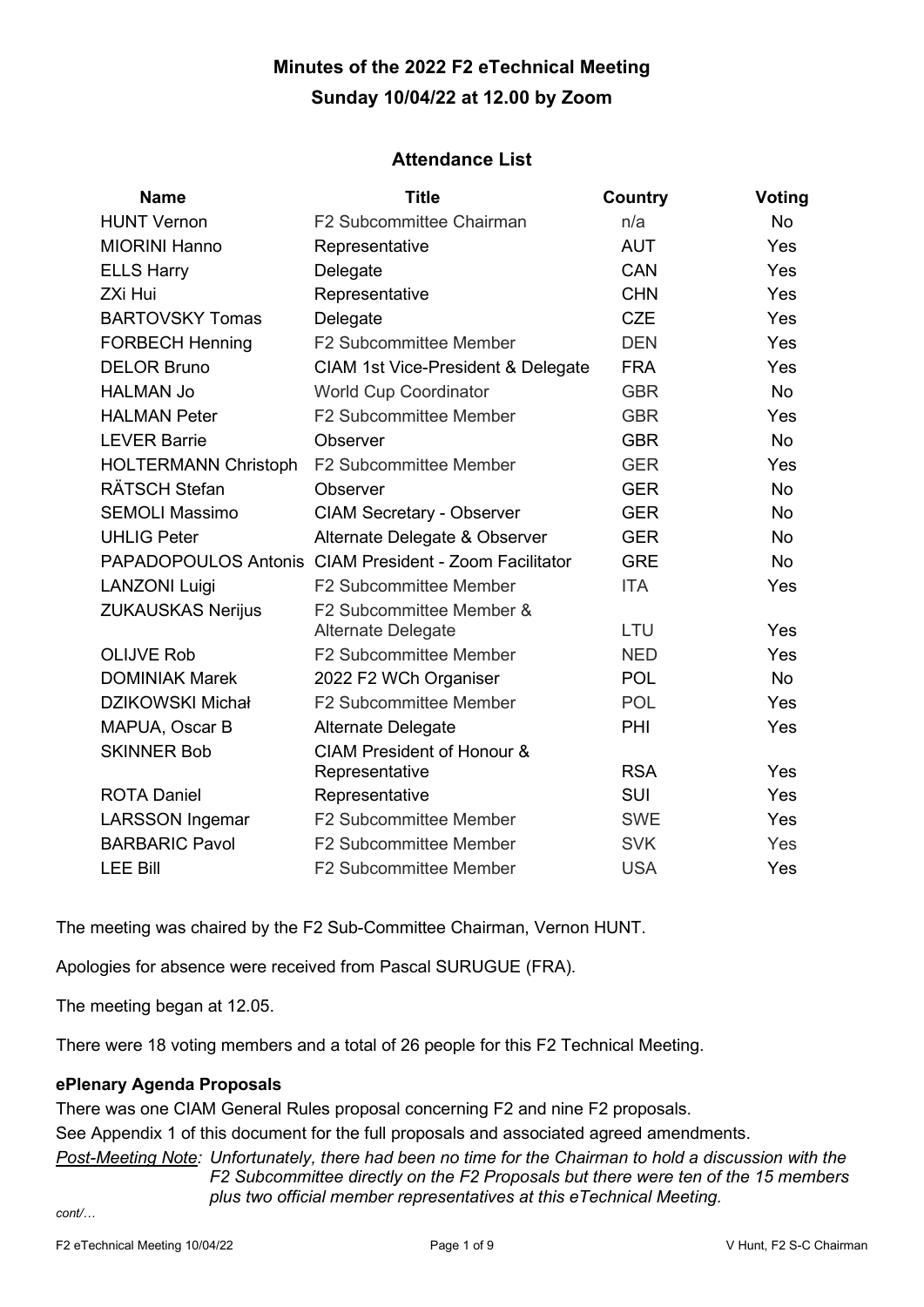# **Other Business**

*…/cont*

# 1. 2022 F2 World Championships, Poland

The Chairman requested an update from Marek DOMINIAK, the Organiser who informed the meeting that the Championships were on target to take place at the scheduled time and venue and that no teams had informed him that they intended to withdraw from the Championships.

In response to concerns from the USA Representative, it was agreed that Mr Dominiak would produce an updated statement concerning COVID-19 regulations in Poland with special attention to people travelling from non-European countries. This document is to be provided by 17th April.

### **Action: Marek DOMINIAK**

The Final Entry Form (FEF) submission date is 15th May and the final decision date is 8th June.

The USA Representative raised the question of the return of entry fees if the Championship was cancelled after the FEF had been submitted and the entry fees paid. The CIAM President advised to consult the 2022 CIAM General Rules.

*Post-meeting note: The only mention of a refund of entry fees in the CIAM General Rules is at C.17.2 Interruption [of a contest] where "the organiser is not obliged to return the entry fee"*

# 2. 2023 F2 European Championships

There was a firm bid on the 2022 ePlenary Agenda from Poland for these Championships. The Chairman had not received the bid documents for evaluation. The Organiser must send these documents to him forthwith as the ePlenary will be held on 16th April and time was very short. Plenary has to vote if there are multiple bids but if there is only one bid, then the decision could be taken by Bureau at the December meeting but the CIAM President would much prefer the F2 Subcommittee & Chairman to make the decision.

# **Action: Marek DOMINIAK/ Vernon HUNT**

### 3. Proposed Delay to the Implementation date of F2C rule 4.3.3.2 i)

This rule prohibits retractable landing gear and 2020 Plenary agreed to an implementation date of 1st January 2023. The Chairman informed the meeting that as there had been almost no competition flying because of COVID-19 restrictions the F2C Working Group had recommended that the implementation date be delayed to 2025. The F2 Subcommittee had unanimously agreed and the Chairman asked what the next step should be.

The French Delegate objected to any delay to the implementation date. He added that there must be a proposal to the 2022 ePlenary Meeting and at this late stage only Bureau could present a proposal. A vote was taken on the whether the Technical Meeting agreed for the matter to go to the Bureau to

12 For

# 2 Against

*Post-Meeting Note: these are the figures given at the meeting but the numbers do not match the actual numbers of attendees with voting rights.*

On the outcome of the vote, the recommended delay of two years to the implementation date of 2023 will be taken to Bureau for a decision on whether or not a Bureau proposal will be put to the upcoming ePlenary meeting.

With reference to these F2 eTechnical Meeting Minutes, the CIAM President said that the Bureau could discuss this matter and decide whether to submit a Bureau proposal to the 2022 ePlenary Meeting.

**Action: Bureau**

The meeting ended at 13.40.

and the result was:

# *Appendix 1 begins overleaf.*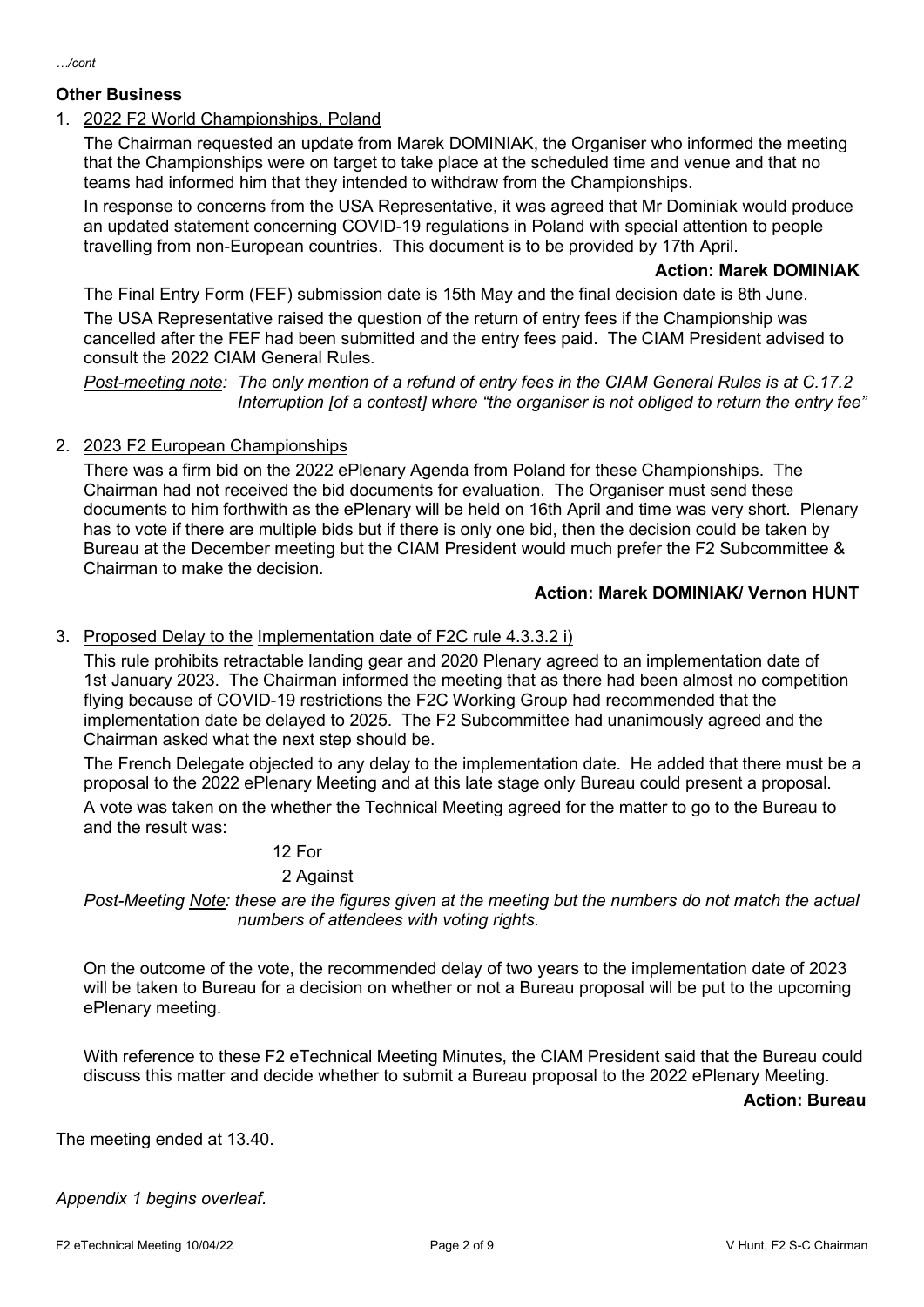# **Appendix 1**

# **Technical Meeting Outcomes on the 2022 ePlenary F2 Proposals**

(New or amended text is shown in **red, bold & underlined**; deletions are shown with additional **strike-through**.)

Agenda Page 8

# **14.2 Volume CIAM Records**

# **a) 4.2.1 Control Line Open Records F2 Subcommittee**

*Amend the table and 4.2.1.2 (after sub-class F135) to include a new open sub-class F138 as shown below:* 

# 4.2.1.2 Control Line Open Records - Measurement of Speed

# **Sub-class F138: Electric Motors – maximum weight of battery (or batteries) 200 g (incl. battery cables and connectors) ………. R = 17.69 m (9 laps = 1 km).**

*Amended table shown below:*

### Proposed New Open Subclass in Control Line Speed

|                                                                                     |                  | Open      | <b>Piston Motor</b>   | <b>SPEED</b>                 |                         |                  |               |
|-------------------------------------------------------------------------------------|------------------|-----------|-----------------------|------------------------------|-------------------------|------------------|---------------|
|                                                                                     |                  |           |                       | SWEPT VOLUME cm <sup>3</sup> |                         |                  |               |
|                                                                                     |                  |           |                       | 0,00 to 1,00                 | 1,01 to 2,50            | 2,51 to 5,00     | 5,01 to 10,00 |
| F <sub>2</sub><br><b>CONTROL</b><br><b>LINE</b><br><b>CIRCULAR</b><br><b>FLIGHT</b> |                  |           |                       | F130                         | F131                    | F132             | F133          |
|                                                                                     | F <sub>2</sub> A | Aeroplane |                       |                              | Speed in<br>Competition |                  |               |
|                                                                                     |                  |           |                       |                              | F134*                   |                  |               |
|                                                                                     | Open             |           | <b>Reaction Motor</b> | F135                         |                         |                  |               |
|                                                                                     | Open             |           | <b>Electric Motor</b> | F138                         |                         |                  |               |
|                                                                                     |                  |           |                       | <b>TEAM RACE (Race Time)</b> |                         |                  |               |
|                                                                                     | F <sub>2</sub> C |           | <b>Piston Motor</b>   | 100 laps - F136*             |                         | 200 laps - F137* |               |

Only in World Championships & Continental Championships Reference paragraph 2.1.4.

Reason: Electrically power control line speed is becoming established and it is now time to have at least one open speed record for electric powered speed models.

Unanimously agreed by the Technical Meeting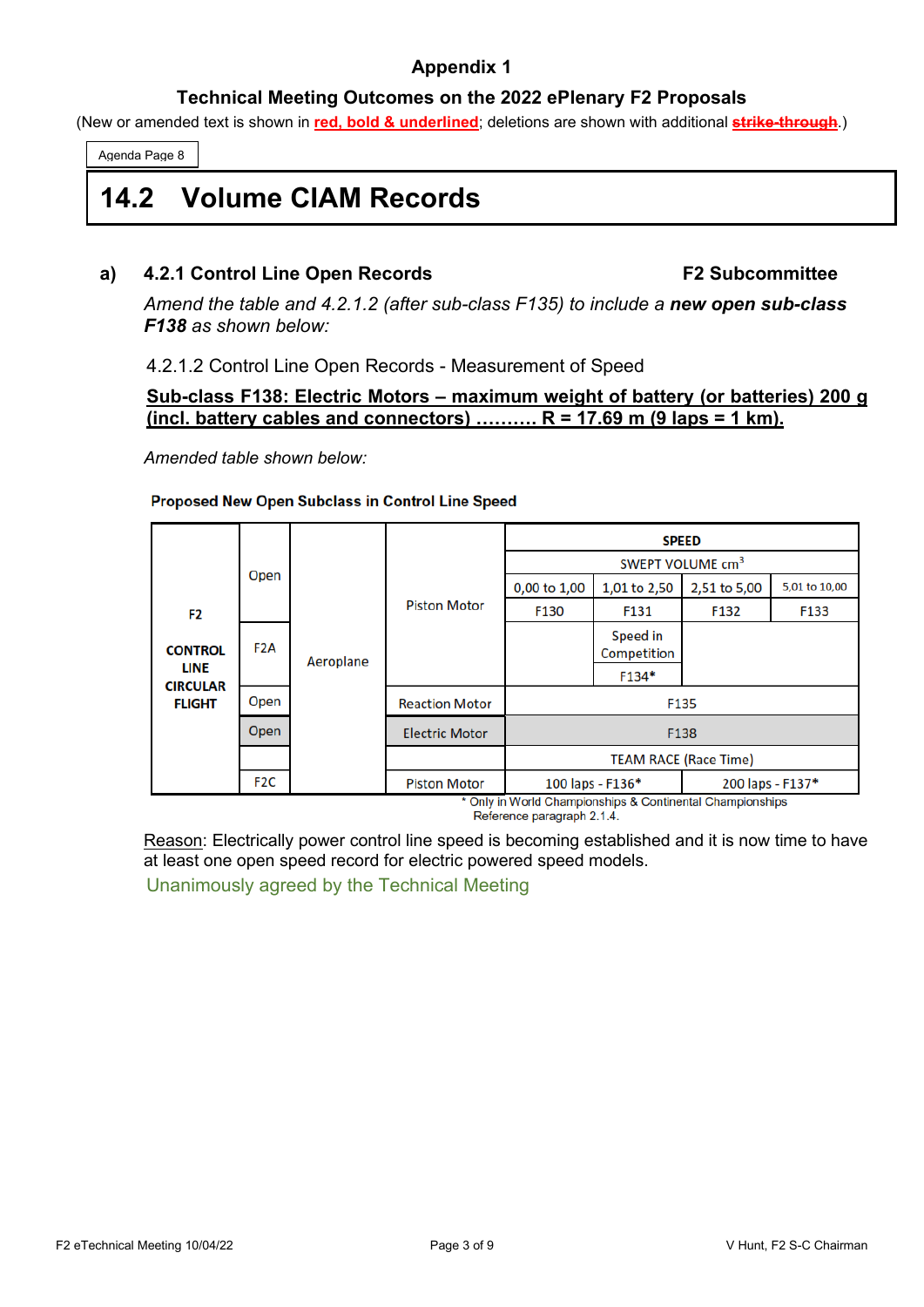Agenda Page17

# **14.4 Section 4C Volume F2 – Control Line**

# **F2B – Control Line Aerobatics**

# **a) 4.2.7 Contest Flights F2 Subcommittee & Switzerland**

*Clarification to a previous error in (g):*

- g) If, when making his second attempt for the respective round, any of the following occurs:
	- i) the competitor did not pass through the entrance to the contest flight circle within 2 **3** minutes of being officially called;

Reason: The 2 minutes time limit in 4.2.7 g) i) does not match the limit indicated in 4.2.7 d) i) and is contradictory to 4.2.13 a) Starting procedure.

Unanimously agreed by the Technical Meeting

# **b) Annex 4J – F2B Manoeuvre Diagrams F2 Subcommittee & Switzerland**

*Replace 4.J.14 Four-leaf clover manoeuvre diagram (Rule 4.2.15.16):*





Unanimously agreed by the Technical Meeting.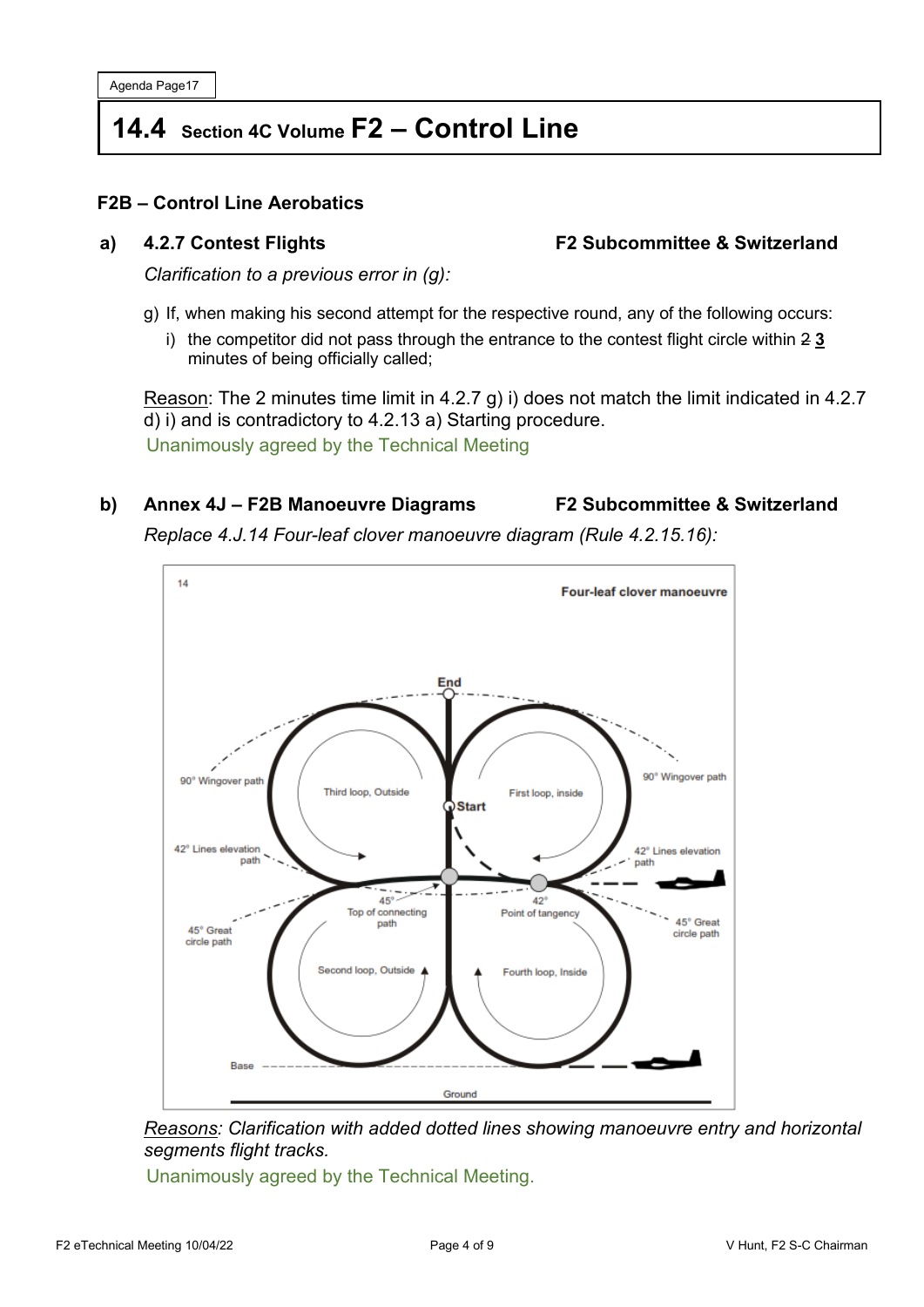# **F2C – Control Line Team Racing**

# **c) 4.3.5 Organisation of Races** The Netherlands

*Replace the entire section b) with the paragraphs as shown below:*

*Post-Technical Meeting Note: For clarity, the instruction for the proposal should have read "Delete the second paragraph, amend the third and final paragraph of b) and add new paragraphs as follows:"*

b) When a qualifying race does not contain three teams as per rule 4.3.5 a), the judges shall ask for volunteers (from different nations in case of World or Continental Championships) to allow the remaining race to start with three teams.

If there are sufficient or more, volunteers for a qualifying race, the Judges shall conduct a blind draw to start the race with three teams and shall conduct a separate draw for the segment choice order. The volunteer team(s) shall not be eligible to have a time registered or to be granted a re-flight from this race.

**will invite team(s) who already have an official result in the ongoing round, to fill the vacancies in order to allow the remaining race to start with three teams.**

- **The teams that fill in the vacant spots in the heat, accept that the official result that they had achieved in the ongoing round, will be replaced by the result they achieve in the heat they enter. These teams are defined as vacancy filling teams.**
- **Only teams that have an official time in the ongoing round or a number of laps flown, can opt for filling up the remaining heat in the ongoing round. Teams that have been disqualified in the ongoing round, or did not start in this round, cannot apply for filling in vacancies in the heat concerned.**

**All teams, originally drawn, granted a re-flight or accepted vacancy filling teams will be treated as all other teams that have flown in the ongoing round.**

**In the case of World or Continental championships, the vacancy filling team(s) must have a different nationality from other already accepted teams in the heat.**

**If there are more teams willing to opt for vacant places in the heat than available, the team that has achieved the best result in the ongoing round (fastest time or flown most laps) gets the right to fill in vacancies first. In the case where candidate teams achieved equal results in the ongoing round, the Judges shall conduct a blind draw amongst the candidates concerned.**

*The Technical Meeting agreed that the six proposed paragraphs be re-worded and re-ordered with an additional new paragraph at the beginning, as follows:*

**Teams shall have a maximum of 10 minutes after the judges call for volunteers to register their interest.** 

**Teams that were either disqualified or did not fly in the current round are not permitted to volunteer.**

**Any volunteer team shall have its existing result in the current round cancelled and replaced by its later result.**

**In order to fill the vacant places, the judges shall select the volunteer team(s) in descending order of their existing results in that round.**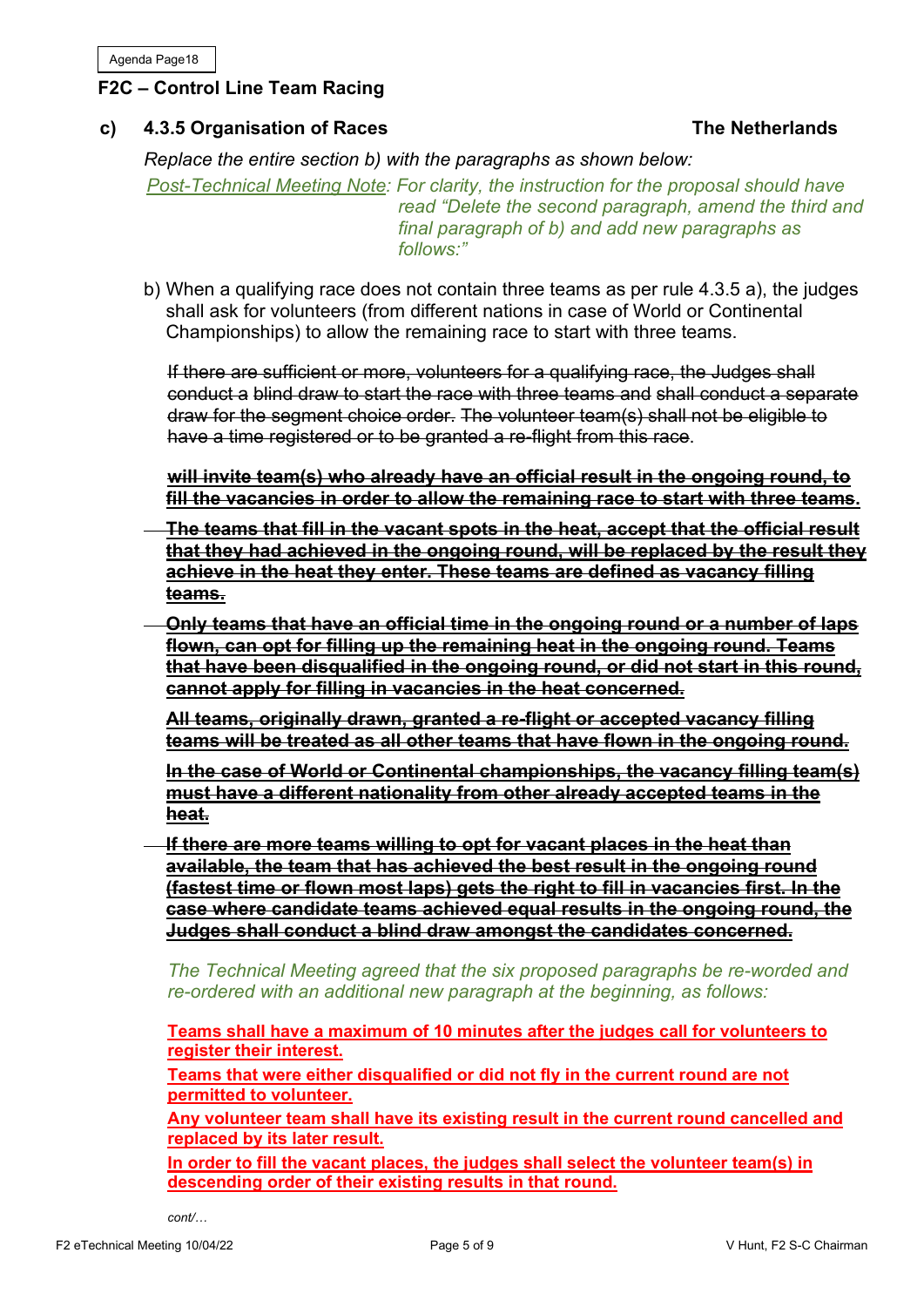*…/cont*

**In the case where two or more volunteer teams have identical existing results then a blind draw shall take place to establish which volunteer team(s) fill the vacant places. Volunteer and originally drawn teams shall be treated equally.**

If there are sufficient or more volunteers for a qualifying race, the Judges shall conduct a blind draw to start the race with three teams and shall conduct a separate draw teams for the segment choice order. The volunteer team(s) shall not be eligible to have a time registered or to be granted a re-flight from this race.

# **The Judges shall conduct a separate draw for the segment choice order.**

If there are insufficient volunteers **vacancy filling teams**, the competing team(s) will be allowed to start the race with fewer than three teams to complete their qualifying or semi-final race.

Reason: The current ruling of asking for volunteers is not in conjunction with good sportsmanship. In a sport, the rules are organised in such a manner that whoever enters a race, does that with the intention to get the best ranking result for him or his team. In the case of asking for volunteers, the rules introduce teams in a race who have no interest in the result of their effort, other than preventing their fellow official opponents in the race to realize a good result. This problem is mentioned in par. 4.C.6.5 of the Judges guide, in which judges are called upon to not accept candidate volunteers who have an 'obvious interest' in blocking good results of their opponents.

This clearly demonstrates that the current construction in which only bad intentions can lead to bad flying should be replaced by the proposed system, where all teams that enter the last heat in a round, start with teams that have all the equal target, to achieve the best official result in the ongoing round. More teams will opt for an opportunity to improve their result from the round, this will lead to less races with less than three teams at the start, making the heats result more in line with the effort all other teams in a round had to do. Asking for teams to volunteer and risk their costly equipment with no benefit other than ruining another team's race is simply not fair.

# *NB: The Technical Meeting amendments have been applied for brevity & clarity. The reasons for the original rule proposal remain the same.*

Amended by the Technical Meeting and Carried: For: 13 Against: 1 Abstentions: 0

*Post-eTechnical Meeting Note: If this amendment is accepted by Plenary, it is suggested that the paragraphs of rule 4.3.5 b) be numbered as sub-paragraphs i), ii) etc for the 2023 edition of the F2 volume of the Sporting Code.*

*NB: If this amendment is accepted by Plenary, then rule 4.C.6.5 in Annex 4 C (the F2C Judges Guide) will need to be deleted.*

*cont/…*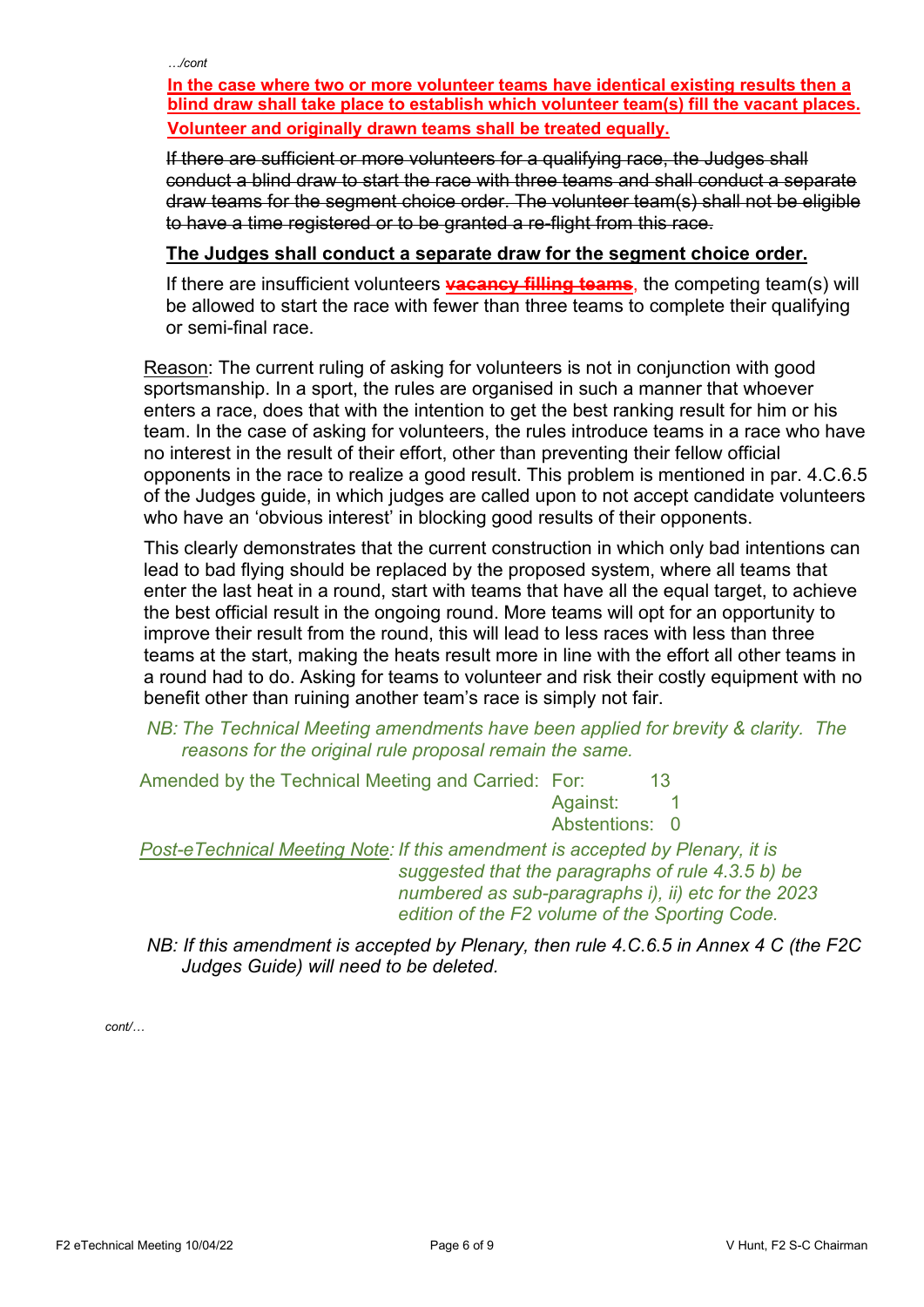# **F2D – Control Line Combat**

# **d) 4.4.15 Individual and Team Classification F2 Subcommittee**

*Regarding Fly-offs, insert an additional sub-paragraph to h) as shown below:*

h) In the event of a tie for second or third place, the equal placed flyers shall take part in a fly off, during which they shall be allowed only one loss. In the event of a tie for third place after a fly-off for second place then there shall be a new fly-off for third place.

**The pilots taking part in a fly-off are to be of equal status and must be treated as all of equal status as such. and no consideration should be taken into account if they have met earlier in the competition or if they are of the same Nationality/Team. It has no bearing in a fly-off if the pilots have met earlier in the competition or if they are** 

**of the same nationality or team.**

Reasons: Clarification regarding a fly-off for second or third place**.** Amended and unanimously agreed by the Technical Meeting.

# **Annex 4D – Class F2D Judges Guide**

### **e) 4.4.13 Penalties and Disqualification F2 Subcommittee**

*Add additional text at the end of section C, sub-paragraph t) as shown below:*

# **Rule 4.4.13 Penalties and Disqualification**

### **C. A competitor will be disqualified from the heat:**

t) For example, any tampering with the streamer in any way, shape or form can result in a disqualification. This rule can also be used to disqualify a competitor for any other breach of the rules that is not covered in a separate paragraph.

**If the mechanic picks up the opponent's model by mistake and then puts it back on the ground when they realise their mistake, no penalty shall be given unless it creates an unfair situation and affects the opponent in a negative way.**

**If the mechanic picks up an opponent's model by mistake and immediately puts it back on the ground then no penalty shall be given unless an unfair situation has been created that negatively affects the opponent.**

# Reasons: Clarification.

Amended and unanimously agreed by the Technical Meeting.

*cont/…*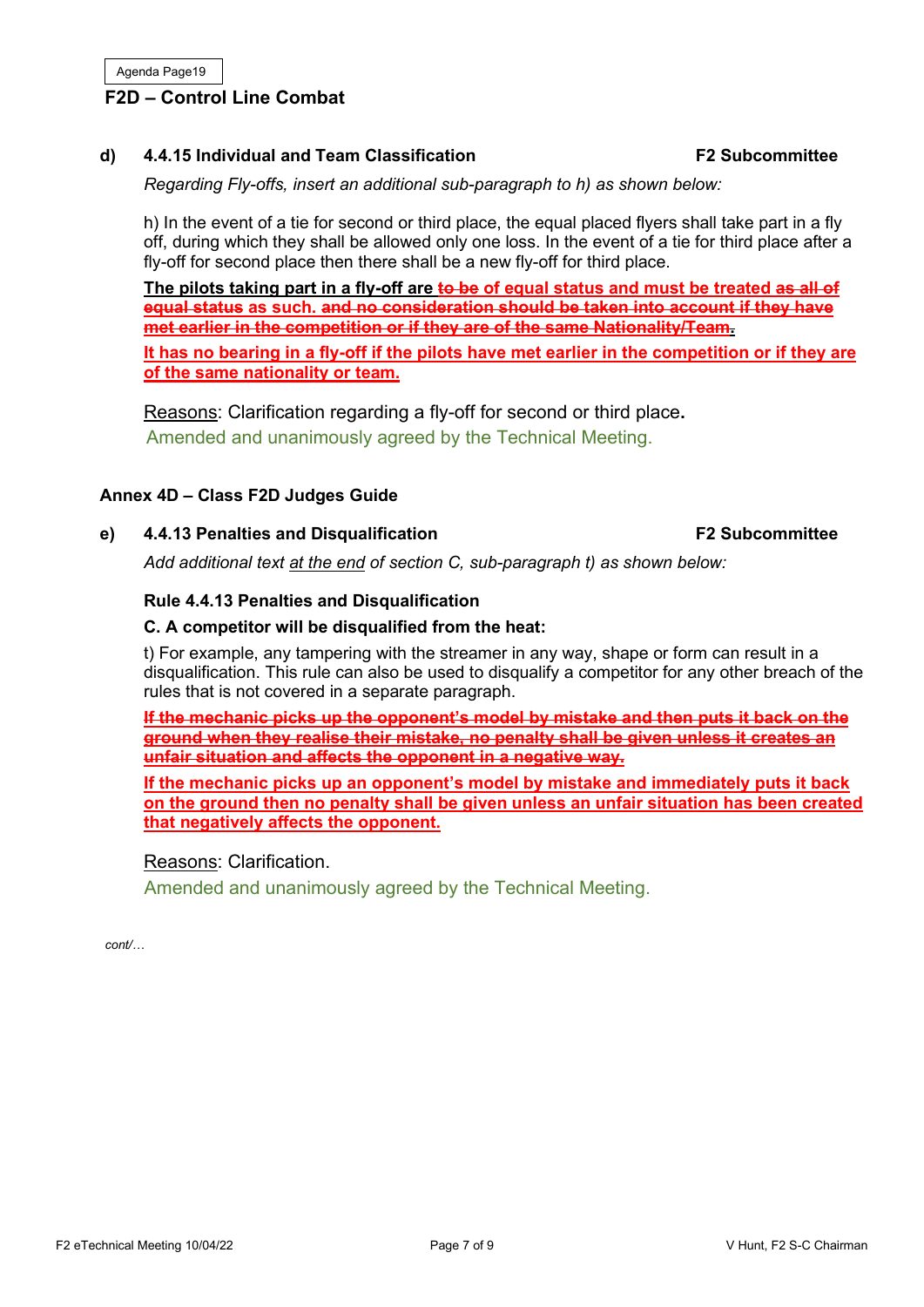# **Annex 4K – F2G Control Line Electric Speed**

# **f) 4.K.2 Characteristics of a Speed Model … Electric Motor(s) F2 Subcommittee**

*Modify this section (sub-paragraphs d) and e)) with the deletions and addition of the text as shown. Consequential renumbering of the remaining sub-paragraphs:*

- a) Maximum off-load voltage of power supply 42 V
- b) Maximum weight of battery (or batteries) 200 g (incl. battery cables and connectors)
- c) Minimum total projected area 5.0 dm2
- d) Maximum total projected area 6.0 dm2 **Maximum model weight with battery 600 g.**
- e) Maximum wing loading 100 g/dm2
- f) Maximum wingspan 100 cm

Reason: Removing the wing loading requirement make it possible use easily available F2A model parts. Reverting to a maximum weight of 600g simplifies the rules. Unanimously agreed by the F2 Technical Meeting.

# **g) 4.K.2 Characteristics of a Speed Model … Electric Motor(s) F2 Subcommittee**

*Amend the original sub-paragraph h) with the deletion and addition of the text as shown. If the previous item is accepted, renumber this sub-paragraph as g):*

h) For safety reasons a radio control system as defined by CIAM General Rules B.1.2.2 c) may be used to control the start of the motor, in-flight power and the shutdown of the motor. A person other than the pilot may operate this system. **The system may be operated by the pilot and assigned mechanics/helpers.**

*NB: Amended by the F2 Technical Meeting to read:*

# **….. or an assigned mechanic/helper.**

Reasons: The change is required in order to **clarify** that in F2G the pilot may control in flight power and the shutdown of the motor using a 2.4Ghz radio control system. This is a safety issue; control of this function by the pilot does not give him any performance advantage.

Amended and unanimously agreed by the Technical Meeting.

# **h) 4.K.3 Diameter of Control Lines** F2 Subcommittee

*Amend sub-paragraph a) as shown below:*

a) Only two-line control is allowed, minimum control line diameter is 0.40 **0.45** mm with a tolerance of minus 0.011 mm.

Reason: The speed achieved by F2G models has now reached the point where 0.4mm wire is insufficient size. The increase in diameter to 0.45mm ensures a suitable safety margin on wire strength.

Unanimously agreed by the F2 Technical Meeting.